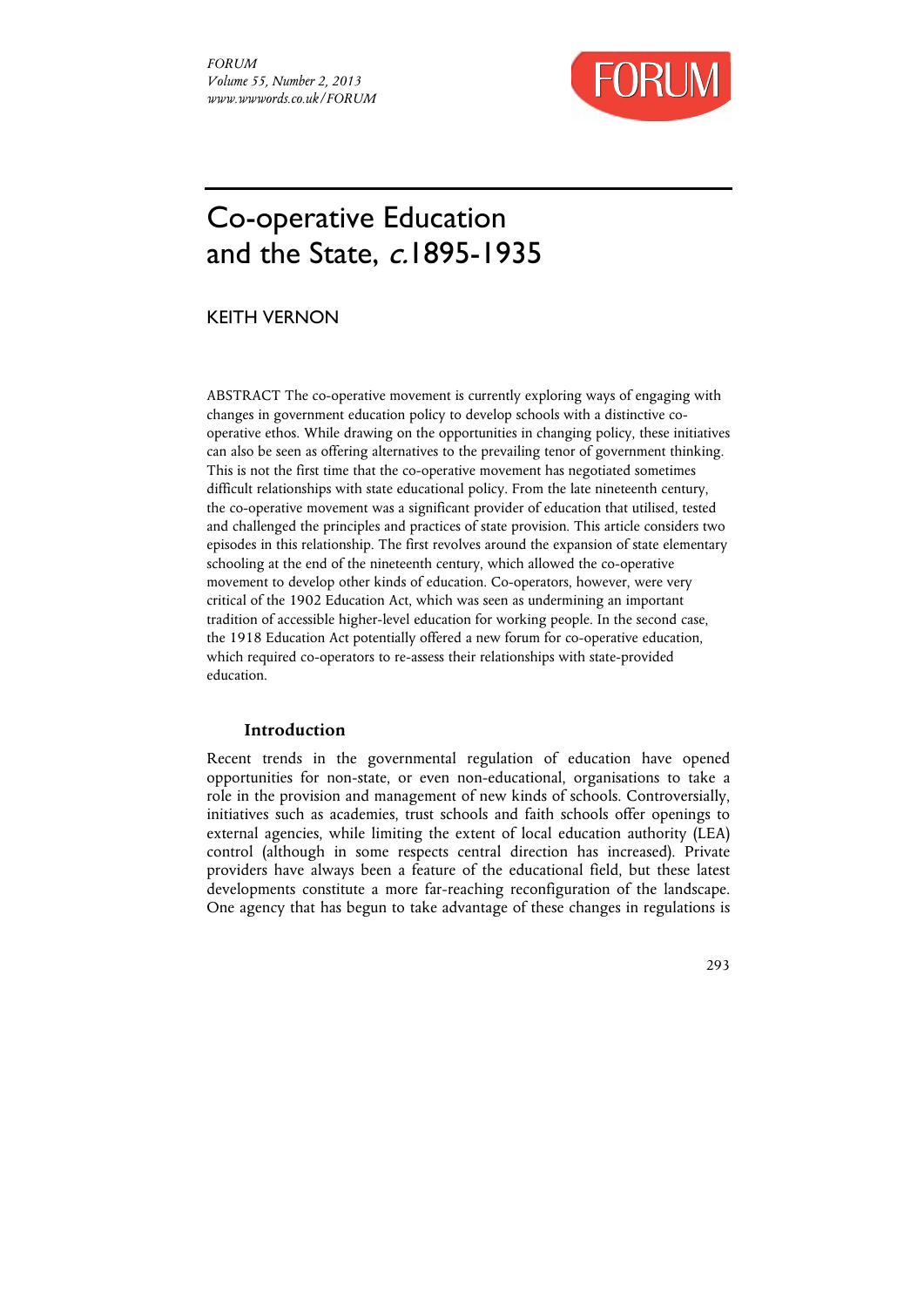the co-operative movement, although this perhaps presents a rather different case.[1] Under the umbrella of the Schools Co-operative Society, several hundred schools are now drawing on the ideals and principles of co-operation to give a distinctive ethos and direction, whether through formal arrangements or more informally. In doing so, the co-operative movement is continuing a long-standing commitment to education, and to the democratic control of education.[2] From early in the nineteenth century, co-operators saw education as an important component of their activity, establishing newsrooms, libraries, reading rooms, lectures, classes or just making space for people to discuss issues of the day. This was part of a wider tradition across labour organisations, which saw education as central to the elevation and enhancement of the lives and status of working people. At a time when established authorities could be hostile to the whole idea of popular education, this activity had to be through self and mutual instruction. As the state gradually took on responsibility for mass education, there was less need for the co-operative movement, amongst others, to fulfil this need.

Thus, there has long been a symbiotic relationship between the cooperative movement and the state in terms of education. At times, co-operators have filled a gap left by the state, but then relinquished the responsibility when it was no longer necessary. At others, the movement has been suspicious of what the state provided, or the principles on which it was based, and thought it necessary to maintain a separate educational provision to preserve values that appeared to be under threat. In this article, some of the relationships between co-operation and the state will be explored through several case studies from the late nineteenth to early twentieth century. This was a crucial phase in the emergence of state educational policy, but which also impacted on ideas and policies on education within the co-operative movement. The first case considers some of the ways in which the expansion of state elementary education in the late nineteenth century required, and also offered an opportunity for, co-operators to rethink their whole policy towards education. This became caught up in the wider debates over the 1902 Education Act, which was highly controversial for working-class organisations. The other main example revolves around the 1918 Education Act, where, once again, government legislation opened new opportunities for non-state providers to take a role in providing education for young employees through continuation schools. How to engage with this policy caused further debate within the cooperative movement, leading to another important educational initiative. We will finish by considering the extent to which the current situation parallels those of a hundred years ago.

## **Co-operative Education and State Policy, 1895-1905**

Education had always been an important commitment for the co-operative movement.[3] A key founding father, Robert Owen, ensured that the children in his model community were in school rather than his own factory. One of the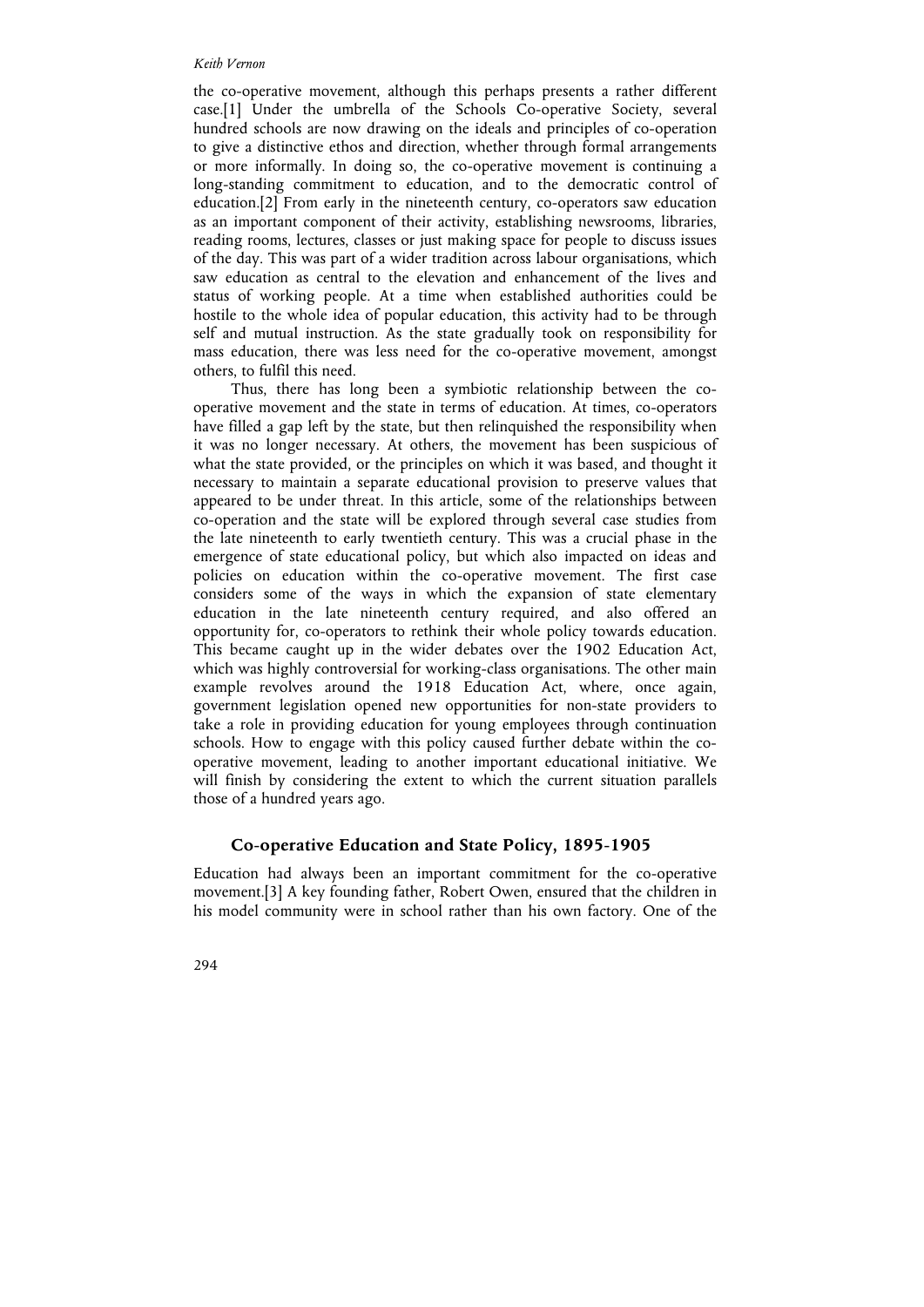earliest moves by the Rochdale Pioneers, generally credited with establishing the modern form of co-operation, was to set aside a portion of their profits to support educational activity. It was one of the features that set co-operation apart from being simply a trading operation. Co-operators were not alone among working-class activists in promoting self and mutual instruction. An important argument among Radicals from the late eighteenth century was that only when people had rejected the ignorant reliance on paternalism and embraced right reason could a truly democratic movement take hold.[4] Groups of working people gathered, often secretly, to read and discuss political ideas and, in this context, mutual instruction was a form of resistance to the state. In different forms, the principle that an enhanced educational and cultural level was necessary for the emancipation of the working classes remained in force throughout the nineteenth century and beyond. By the early nineteenth century, however, the political and ecclesiastical authorities concluded that banning education altogether was never likely to succeed and agreed that it was better to provide, and seek to control, the education of working-class children. Thus, the need for mutual instruction among working people remained just as important. Co-operators sought to provide for their members, primarily through libraries and reading rooms, but also with lectures, classes and cultural activities to raise the tone of working people above the limited three Rs allowed by the state. There was also, of course, the need to educate the wider working classes in the value of co-operative principles.

A new impetus to state education was launched with the 1870 Elementary Education Act.[5] Under this legislation, in areas where there were too few school places, a School Board could be established to channel local and central funding into the building and running of new schools. The School Boards were ad hoc local bodies, elected on remarkably democratic lines. Women and working people were eligible as candidates and those eligible to vote could cast as many votes as there were places on the Board. Although this system could mire a School Board in controversy, as other local political issues were played out in a convenient forum, it offered a popular platform for local democracy. As schools provided by rate-payers, they were to be non-sectarian in their religious instruction. By the early 1890s, with additional state funding, elementary education had become compulsory and free and the School Board system expanded enormously, coming to provide almost half of elementary school places. A significant emergent component was a higher form of elementary schooling.[6] For children who wanted to stay on in school a while longer, for pupil teachers or for those studying a more scientific curriculum, a higher level was introduced, including in some areas, specialised schools where older pupils could be brought together for a higher-grade education. By the late 1890s, these constituted almost a quasi-secondary schooling, although with a much more practical aspect and much more accessible to working-class children. At the same time, local authorities were increasingly providing adult education, free public libraries and advanced forms of scientific and technical instruction.[7]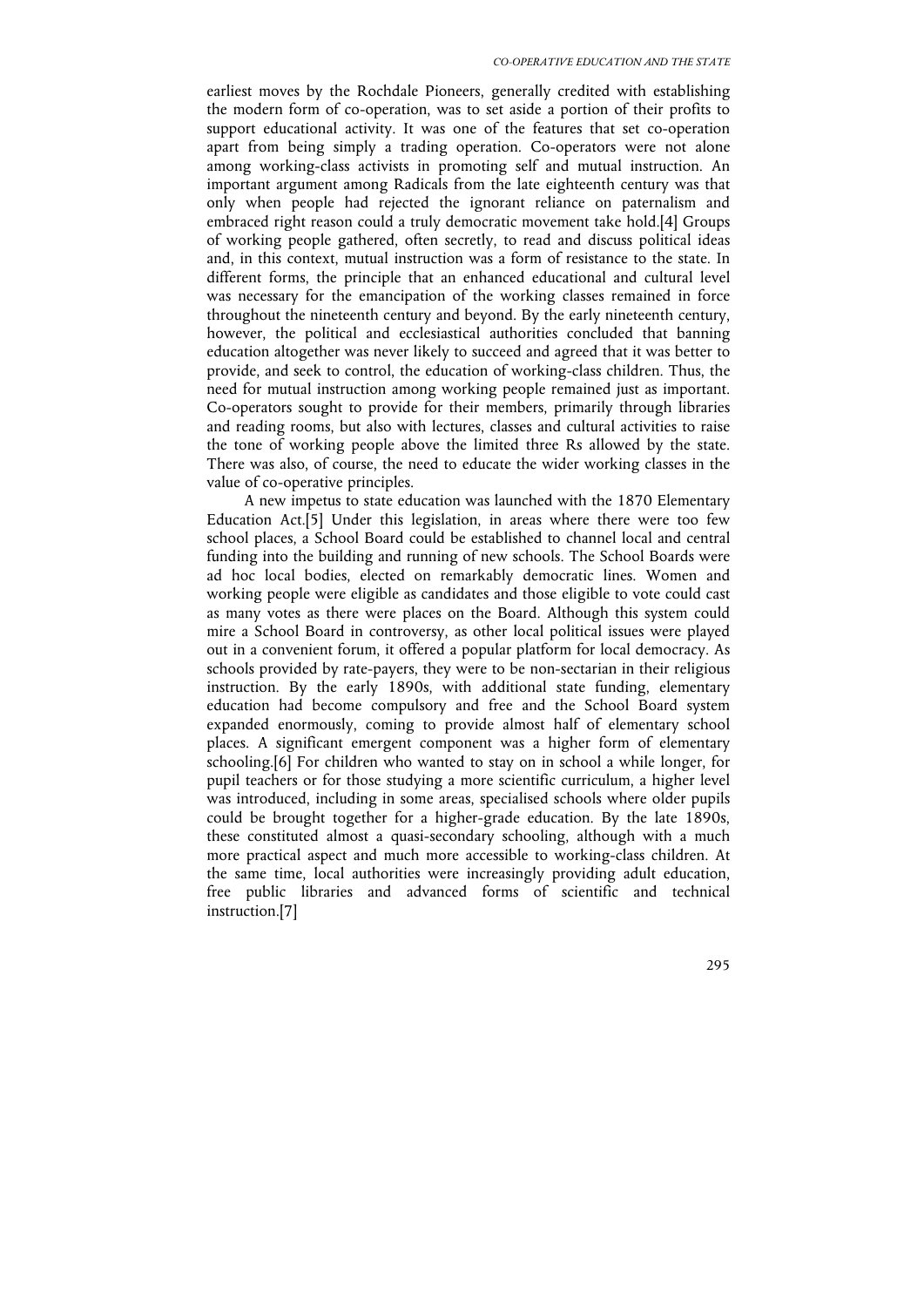As the state came to provide more and better quality popular education, questions were raised at the annual Co-operative Congress about the condition of education in the movement.[8] Supporters of education had been sceptical for some time that, despite the high ideals, local societies were not really doing all that much. Consequently, a special committee was established to review the situation. They circulated a general inquiry to all local societies, receiving responses from 402. Of these, 133 admitted to having no educational fund at all. This survey was followed up with visits to a selected few representative societies to give a more detailed and rounded impression. This investigation showed that, consequent on local authorities expanding their provision, especially with respect to technical education and public libraries, local societies were increasingly passing over their educational functions. Nearly every society reported that technical education was being provided by public bodies in their area. Of 26 societies that had given up classes in various subjects, 13 stated definitely that they had done so because local authorities had taken up the work, while another 4 gave this as a reason for not having an educational fund at all. In those societies that had no educational fund, it was noted that technical education was being provided by non-co-operative agencies. In library provision and reading rooms, these remained one of the most important components of educational spending by societies, but this too was being eroded. One society had handed over its books to the public library and provided a hall to house them. Another gave a yearly grant to the public library and another one did the same when it could. Some societies noted, however, that use of their own libraries had actually increased alongside the expanding public service. Worryingly, however, while societies were handing over educational responsibility, they exercised only limited representation on public committees. A total of 32 societies reported having some representation on technical, evening or University Extension committees. A total of 350 co-operators from 114 societies sat on educational governing bodies, although not necessarily as co-operative representatives. Other forms of liaison with local agencies included societies paying members' fees to attend classes or offering prizes to encourage participation.

The special educational committee concluded that there was no point in swimming against the prevailing tide. Co-operators may once have been pioneers, but local authorities were rapidly surpassing them, especially in technical studies. In the case of libraries, that these were still so prominent did not really represent a current need, but was perhaps simply a convenient and time-honoured outlet for educational funds, when nothing else could be conceived. Thus '[t]he most reasonable course for co-operators to take seems to be to *co-operate with existing organisations* in every way' (original emphasis).[9] While accepting this, the committee identified a gap within the movement that clearly needed to be filled. There was a dearth of systematic training in industrial and municipal subjects, either by co-operative or any outside body. In 1895, only 15 societies had offered classes in social subjects, and the survey had only confirmed the lack of interest in co-operative teaching and class work. If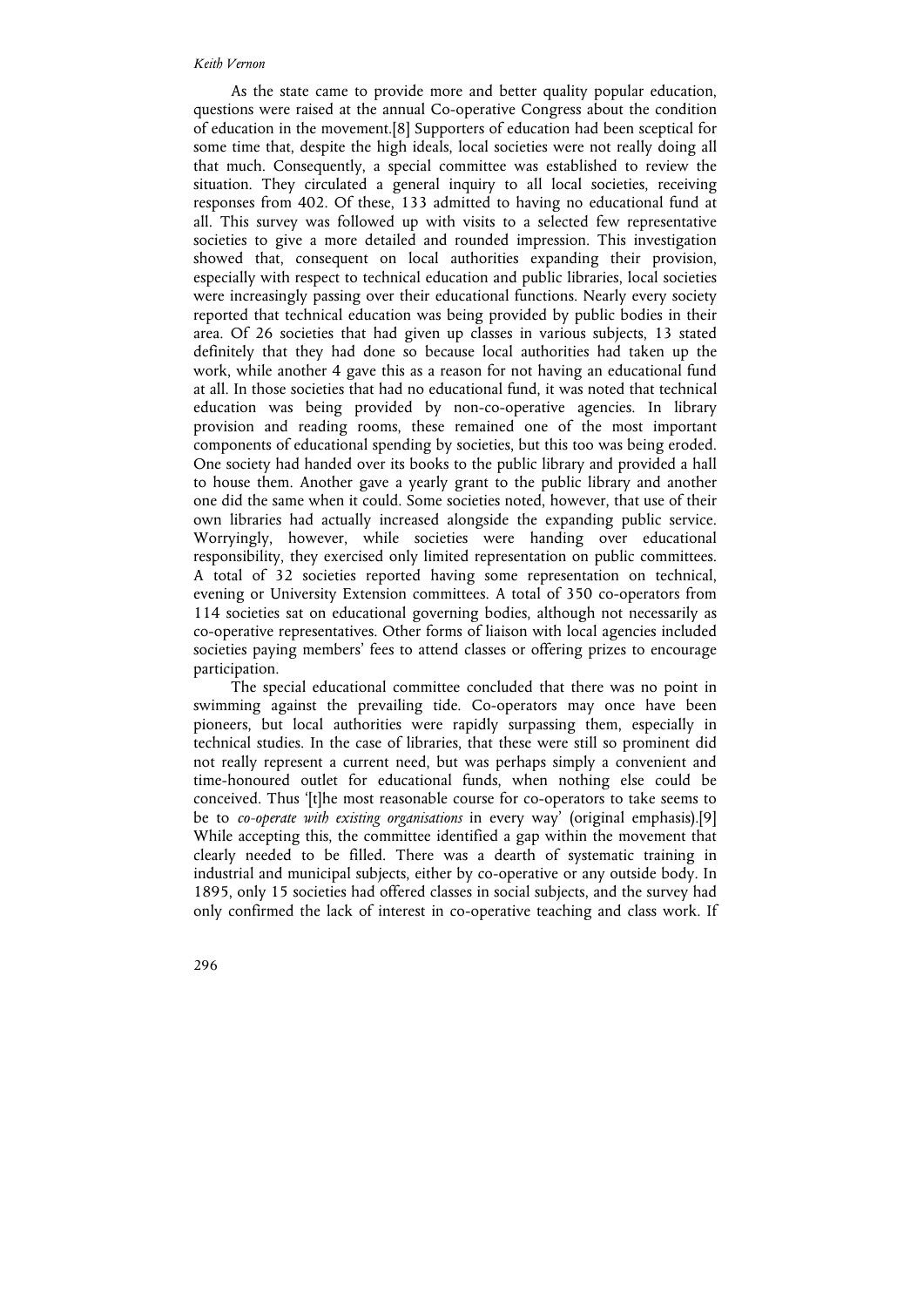local authorities were taking over the more routine aspects of educational work, '[h]ere, in the *teaching of industrial economics and of the duties of citizens*, is the new pioneer work lying at the doors of co-operators' (original emphasis).[10] This would enable co-operators to retain their position as social reformers, and also contribute to the extension of municipal involvement through better-informed citizens. The special report went on to outline a series of measures to reorganise education in the movement, which were, in large part, implemented. From the late 1890s, there was a substantial expansion of education, especially through classes on the history and principles of co-operation, industrial history, and citizenship, for both adults and juniors.[11]

That the movement was prepared to cede so much of its traditional educational activity suggests a good deal of confidence in the capacity, and appropriateness, of local authorities to provide it. Harmonious relationships are recorded by several societies in their jubilee histories. For example, the Eccles Provident Industrial Co-operative Society Ltd began evening classes in 1877, which were maintained until 1895 when the local authority took them over.[12] A few years later, the society started a system of paying half fees of members and their children to attend the classes. In Bury, co-operators seem to have provided the basis for a significant portion of the town's educational structure.[13] Co-operative classes in elementary subjects, then on technical areas spread across the borough from the 1870s. In 1892, the society's educational committee amalgamated with the Corporation's School Attendance Committee. Following the passage of the Technical Instruction Act, the society decided they did not need to offer their own classes, so handed them and their equipment to the corporation. They then established evening continuation classes, which went well, and then were also transferred to the corporation when it set up its own classes. This record of close liaison on educational matters belies the arguments about poor relationships between local authorities and co-operators on other matters, such as retail outlets.[14] Presumably, local authorities were only too glad to take over classes that were already a going concern, and where there was no sense of competition. By the same token, societies may have been as happy to relinquish a drain on resources, although this seems less likely if there was a tradition of commitment to educational activity.

If relationships with local School Boards and Technical Instruction Committees could be very good, there was much greater scepticism about the development of central state policy with the debate surrounding the Cockerton Judgement and the 1902 Education Act. This was a major piece of legislation that transformed the organisation of education in England and Wales.[15] The Cockerton Judgement ruled that, since School Boards were established to provide elementary education, and received rate support accordingly, they could not legally offer any education beyond elementary level. This immediately rendered the sector of higher grade schools illegal; it also undermined the evening continuation classes that had been a popular form of remedial tuition for adults. Consequently, new legislation was required to reorganise the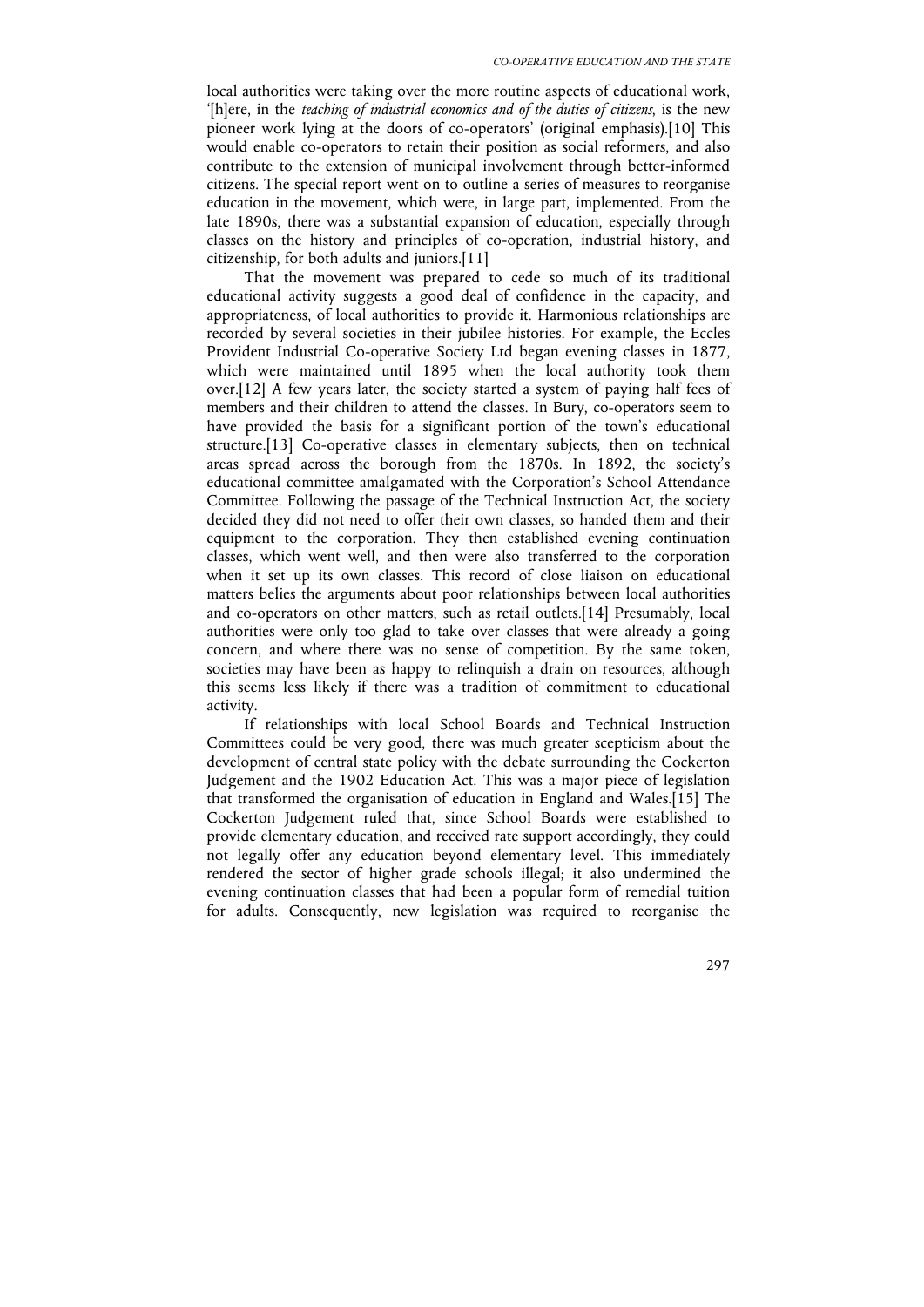educational structure. The 1902 Act swept away the range of ad hoc administrative bodies that had evolved through the nineteenth century, including School Boards, and replaced them with a uniform system of LEAs, with responsibilities to develop all forms of education in their areas. This included not only elementary education, but to begin to develop state-funded secondary schools. Opinion is divided on the 1902 Education Act.[16] One view sees it as a progressive measure that removed a chaotic educational administration and replaced it with a rationalised system capable of further expansion and development. Alternatively, it is regarded as a cynical and retrograde step that abolished a thriving, popular and democratically controlled higher elementary sector and replaced it with very selective and traditional grammar school-type secondary schools. Moreover, it allowed religious schools access to state funding without full state management.

The co-operative movement was decidedly against these developments. As soon as it was issued, the Cockerton Judgement was taken up by the Cooperative Congress' Joint Parliamentary Committee, which scrutinised government legislation for its potential effects on co-operators.[17] A stronglyworded letter was sent to the Duke of Devonshire, head of the education department, expressing concern on two points. Firstly, that School Boards would be prevented from offering anything other than purely elementary education, secondly that evening schools could no longer cater for adults. This, it was argued, would have a disastrous effect on working-class education, as it removed the most accessible forms of higher-level tuition from their reach. Noting that as representative of a movement with 1.7 million members, which gave over £60,000 of its own funds for educational purposes, it had a right to speak on the matter, the committee called for the powers to provide advanced education to be granted to the School Boards. By the time Congress met, a draft Bill had been produced, which was debated in somewhat bellicose tones.[18] Moving a condemnatory resolution, H.J. May saw the government seeking to protect its friends in the Church of England. Co-operators had a particular right to feel aggrieved in that they had often pioneered popular education, which had been taken up by the School Boards when it had proved successful. While not advocating physical force, he suggested the School Boards simply ignore the Cockerton Judgement and defy the government to put them in prison. There was no support for the Bill and the only point of debate was about the proposal to have a specially elected authority having control over the whole educational system in an area or whether it should fall to the existing local government authorities. Some felt that there were already too many ad hoc local authorities, but the prevailing view supported the resolution. The system of democratic control enshrined in the School Boards ought to be preserved.

The Education Bill had a tumultuous passage through Parliament and was still up for debate by the time of the next annual Congress.[19] Reviewing its activity over the last year, the Joint Parliamentary and Educational Committees had met to draw up the position the Co-operative movement should take. They admitted that they had experienced much debate and division themselves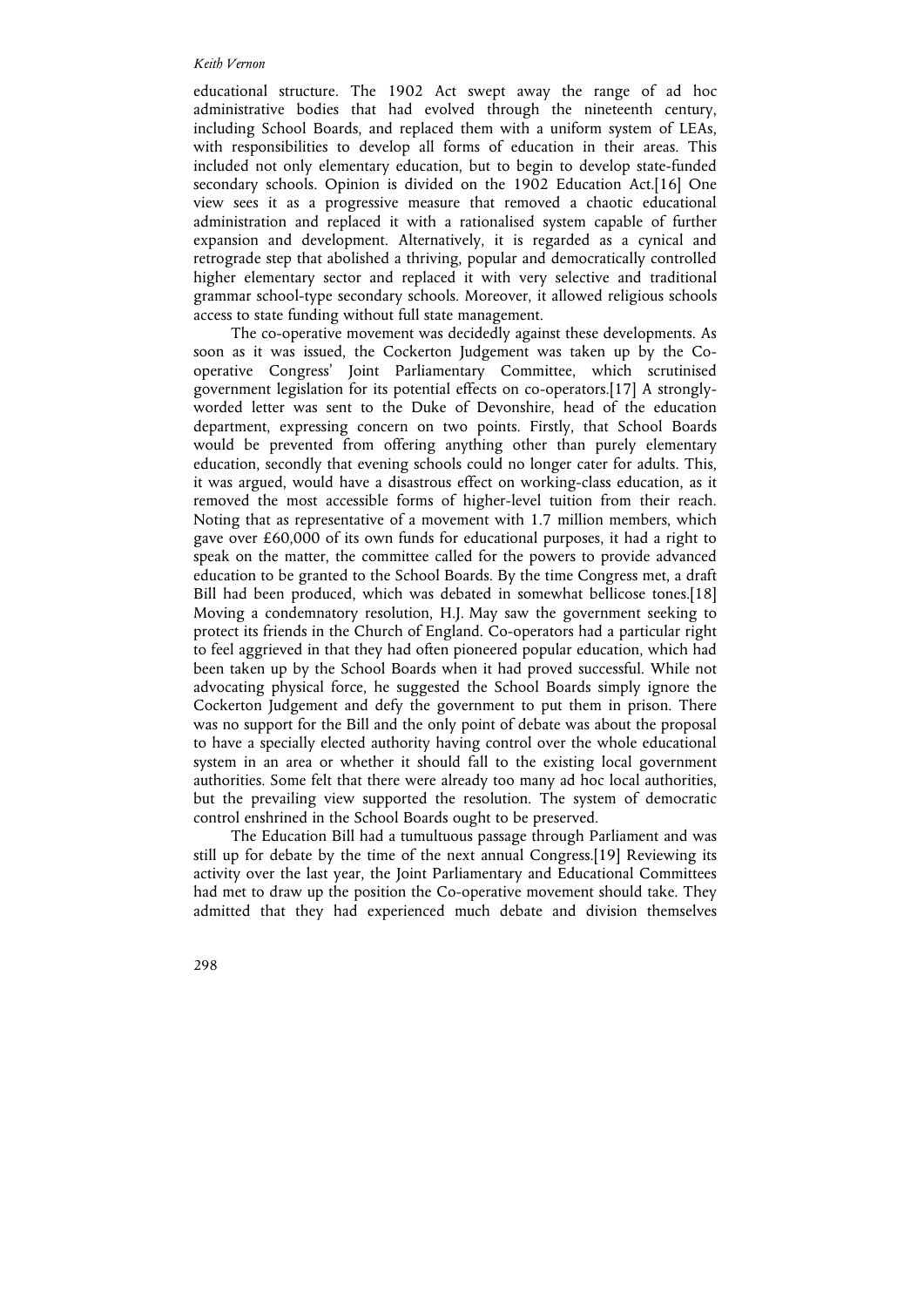although primarily over whether the authority responsible for education should be specially elected for the purpose or be a component of a larger local authority. Plans were made for a deputation to the Duke of Devonshire, but he declined to receive it, although a smaller one waited on Campbell-Bannerman, so that one of the political leaders in Parliament heard the co-operative view. When Congress met again, a new Bill had been drawn up and a revised position agreed on. One of the key points in the Bill, the rationalisation of local educational agencies and their replacement with just one body to control all aspects of education in an area, was now supported. It was agreed that there had been a good deal of fragmentation in the control of education and some measure of co-ordination was required. On most other aspects of the Bill, however, especially concerning the democratic control of education, cooperators were opposed. A key point was that the education authority should be elected on the basis of one vote for one candidate and women should be eligible for election as well, as they had been for School Boards. A major objection to the Bill was that sectarian schools would be eligible for public funds but would retain the majority on management committees. It was argued that the management of all schools in receipt of public funds should be entirely controlled by the local authority. The original concerns also remained, that there should be no age limit for day or evening schools and no dilution of educational standards in elementary schools.

The combined Parliamentary and Educational Committees were candid in admitting that there had been much debate and division over their response to the Bill, but the position they had reached was to recommend a series of amendments. It was still not unanimous and when Congress debated the proposals the divisions resurfaced on the floor.[20] Some accepted that they were never likely to get a government measure with which they entirely approved, and felt that they should seek to improve an admittedly deficient Bill as much as they could. There was a strong sentiment, however, that it was better to reject the Bill altogether. Barring women from governing authorities, removing democratic control, the lack of uniformity in administration and the protection of sectarian interests, were all issues that had to be opposed on principle. A new objection raised was that there was inadequate provision for secondary education. Indeed the scope for the expansion of secondary schooling under the Bill was limited, but few working people at the time thought that extensive secondary education was likely. Somewhat optimistically, some felt that, with the size and long-standing commitment to education of the cooperative movement, their opposition might be sufficient to sink the Bill. Ultimately, Congress passed a resolution condemning the Bill, 'because it makes no adequate provision for secondary education or for the improvement of general education, and removes the whole question from the hands of the directly-elected representation of the people'.[21]

Despite vigorous and extensive opposition from more than the Cooperative Congress, the Education Act, eventually, was passed. At the following Congress, one of the leading lights of co-operative education, W.R. Rae, put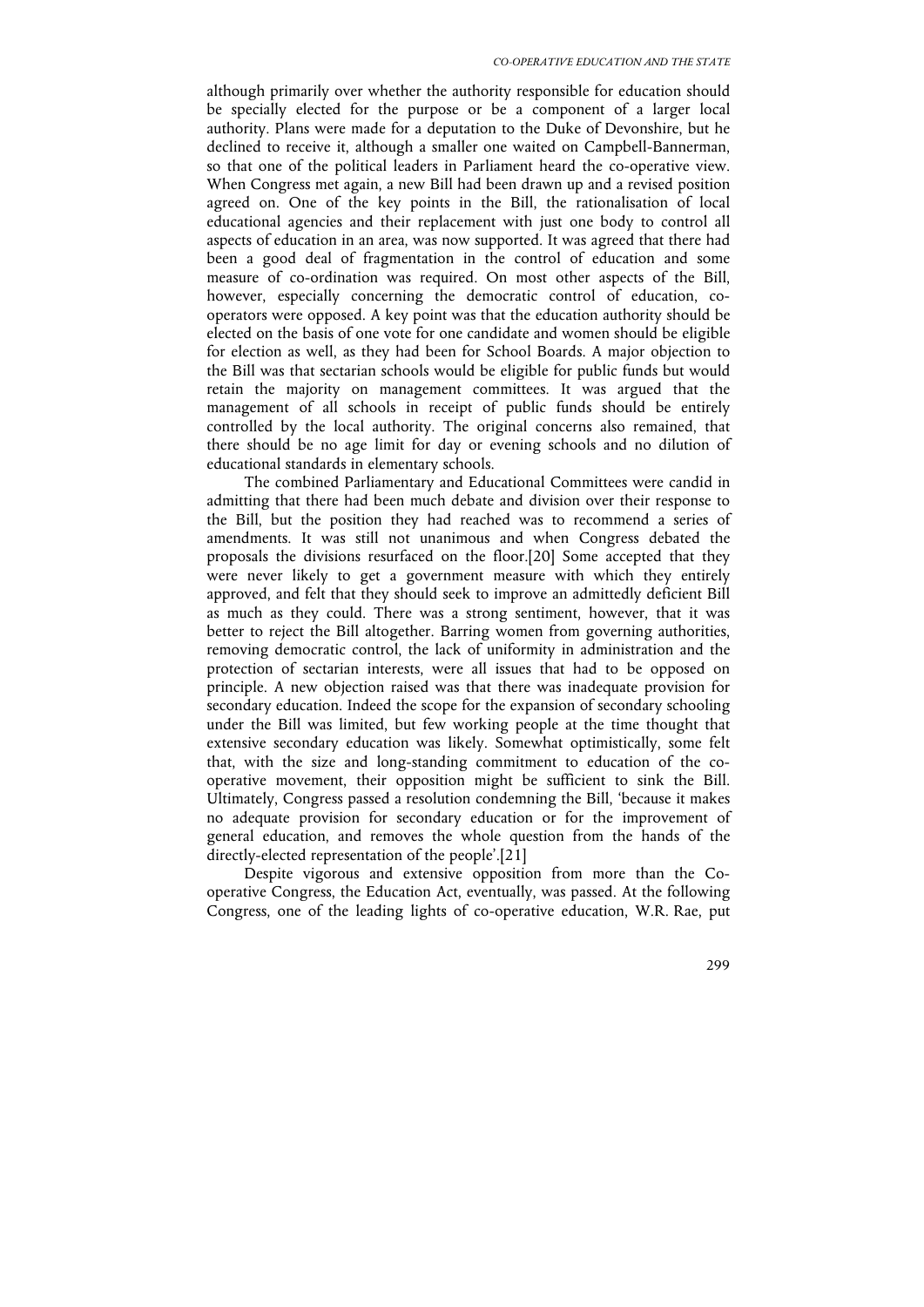forward a substantial discussion paper on how societies could best utilise their educational funds given the new situation.[22] In many respects, it revived points first raised by the special educational inquiry of almost ten years before, but stated with considerable emphasis and summed up in a resolution that 'This Congress earnestly recommends societies to concentrate their efforts on the formation of co-operative character and opinion rather than to carry on work or any portion of work which is more correctly the work of the local or municipal authorities'.[23] Rae argued that it was time for local societies to pass over their provision of libraries and reading rooms. Co-operators may have pioneered facilities for basic literacy, but most local authorities now had free libraries. With a side swipe at the low level of literature stocked by most co-operative libraries, he pointed out that there was no point in societies competing to provide the latest works of fiction, and leaving real books gathering dust. The scale of what he envisaged was remarkable; with roughly 140 libraries, 400 reading rooms and nearly half a million books, costing over £6000 a year to be handed over to the local authorities. Similarly, there was no real need for cooperative societies to put on classes in science and art. These too were sufficiently provided for by local authorities. If successful and efficient classes were being run at no great cost, then they could be continued for now, but he was suspicious that LEAs might take advantage of successful co-operative classes to evade their own educational responsibilities. This might quickly become a significant drain on co-operative resources, effectively subsidising local authorities. Where societies could use their resources was to pay fees and scholarships for youngsters who could benefit themselves, co-operation and the wider world with some higher education. Most importantly, the main outlet for co-operative educational funds was to support classes specifically in cooperation. 'Here there is no doubt  $-$  no hesitation. These deal with our very existence, and are as valuable to us as a knowledge of the principles of truth and honesty'.<sup>[24]</sup> In this respect, there needed to be more for children and much more for adult members and for employees. It was a bold and in places rather bald statement, suggesting the ending of a significant component of cooperative tradition. Some discussants deprecated the idea of losing their libraries, others thought Rae had been either too lacking in radicalism, or speaking in too high-flown terms for the majority of societies. Overall, however, there was little real opposition. The resolution proposed by Rae was passed 'with enthusiasm'.

Co-operative societies did not readily hand over their library provision and this remained an important tradition.[25] Classes in science and art increasingly required specialist and expensive equipment, which state agencies were much better placed to provide. The main thrust of the article, however, that co-operative education should focus on the teaching of co-operation became the guiding light for the next several decades. It was based on an accommodation with the extension of state schooling. Co-operators by no means agreed with the direction of state policy, but they were apparently satisfied with the standards of what was provided, at least in certain respects and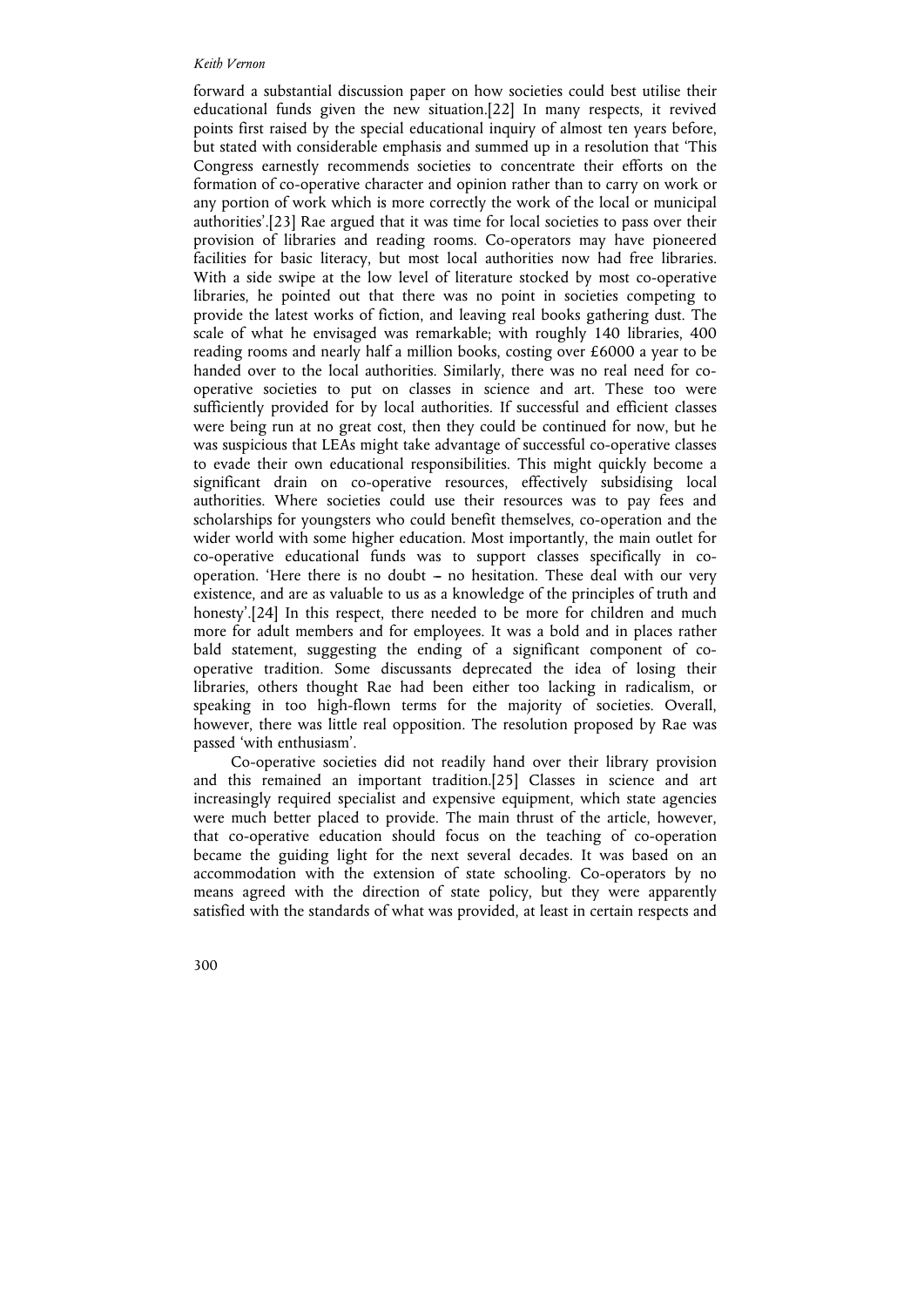came round to the view that they should no longer provide what it was properly the responsibility of the state to provide. The movement did not need to cater for basic literacy any more, nor could it really keep up with advances in scientific and technical education. What state schools offered in terms of citizenship training was another matter, and this was where co-operators needed to concentrate.

## **Co-operation and Continuation Schools**

During the First World War, relationships between the co-operative movement and the state became highly strained with the imposition of the excess profits tax on co-operative surpluses.[26] The tax was intended to prevent warprofiteering by those businesses which had made enormous sums from the unusual economic conditions of war time. Designating co-operative surpluses as profits was seen as unfair, since these were actually ploughed back to the membership that had generated them; it did not lead to large profits for private individuals or concerns. The government was unmoved and much bitterness ensued. One consequence was the formation of a co-operative political party to put representatives in parliament who could help to protect the movement from such impositions. Another outcome was a renewed emphasis on education.[27] It was felt that too many people, including the majority of members, did not sufficiently appreciate what co-operation was about. Hence, it was difficult to mobilise the movement to defend co-operative principles when they came under threat. Moves were already being made in this direction with the appointment of a Director of Education, Fred Hall, just before the outbreak of war. At the same time, a major review of the full range of co-operative activities had been launched, which took on even greater significance with the changed conditions of the war. Hall took a leading part in drawing up the various reports and ensured that education had a pivotal role. 'The present situation has made us realise, as never before, that our educational work is not something separate and apart from other forms of co-operative activity, but a form of activity closely related to all others'.[28] He saw the need to capture the hearts and minds of co-operative members themselves.

Education was also emerging as a much more important issue for the government. The war had apparently exposed the nation's deficiencies in a range of scientific and technical areas, which needed to be remedied urgently for the prosecution of the war, and expanded significantly to meet the challenges that would certainly arise in the post-war world. More generally, there had to be a much larger and firmer bedrock of educational capacity on which a more knowledge-based economy could be built. The President of the Board of Education, H.A.L. Fisher, drew up a new Bill that would, among other things, expand state provision of education, especially for adolescents in their mid-teens.[29] The school leaving age would be raised to 14 and new kinds of continuation schools would be established to provide part-time education for youngsters in work up to the age of 16 and, it was hoped, ultimately to 18.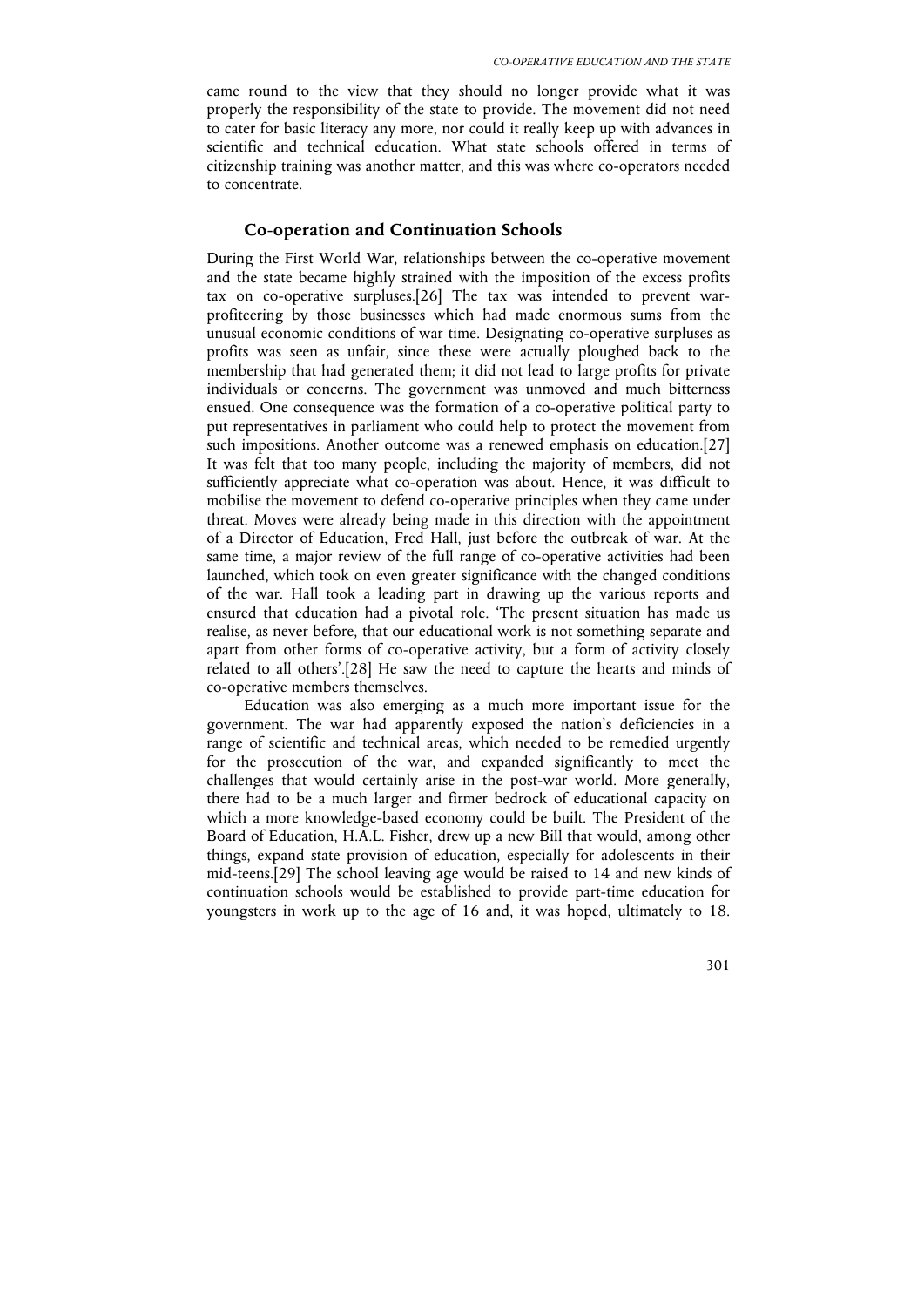Continuation schools would obviously require liaison between LEAs and employers.[30] Furthermore, it was allowed that modes of education outside of the local authorities, if suitable and efficient, could be recognised as coming under the auspices of the Act.

In *The Co-operative Educator*, the moves towards a new educational measure were noted encouragingly. Given their long-standing support for popular education, co-operators were always likely to be positive.[31] Continuation schools for adolescents were regarded as perfectly appropriate. While maintaining that opportunities for working-class children to go to secondary school ought to be made available, it was acknowledged that this was only likely to be a minority. It was important, therefore, that there were other avenues for continued education for those whose formal schooling ended at 14. Broadly welcoming the Bill when it was published in the autumn, there was some concern that opponents of working-class education might seek to dilute it, especially since there was a number of permissive clauses that could allow a reluctant LEA largely to evade the legislation.[32] The proposed policy of continuation schools also opened new opportunities for co-operation. As employers of youth, it was open to co-operative societies to engage with the Act, but there were questions about how. An editorial struck a note of caution.[33] In the context of sour relations with the government, there was suspicion that a state-sponsored educational measure would inevitably be based on education 'for getting on' and individual competition. Co-operators sought a different ethos, of education to promote the common good.

A separatist policy became a standard theme. Resisting a potential objection, it was pointed out that there was no inconsistency in accepting state funds and applying them for co-operative training, since co-operators' taxes went to pay for technical education that only taught private capitalism. Moreover, co-operators should seek election onto educational authorities to press for alternative perspectives in state schools and colleges. Hall set the tone of post-war co-operative educational policy when he said: 'it was the duty of co-operators to make suitable provision for their own young people. Cooperative employees ought to be trained in a co-operative atmosphere, and should study the needs of the co-operative movement beneath a co-operative roof'.[34] An important part of this was to ensure that employees knew that 'they were employed not to produce private profits but to provide social advantage for the community'. As well as instilling a certain business ethic, cooperative continuation schools should also be built on a clear educational ethos. There was some debate as to whether continuation schools should be like a part-time secondary school with a fairly general curriculum, or a substitute for an evening technical school.[35] The preferred solution was for a more general approach. This was not to denigrate technical education; most people had to work productively and it was better to be an efficient worker, with a greater understanding of work processes and outcomes than not. For adolescents, however, it was better to focus on general education, which would offer tangible benefits in employment, and also prepare for the proper enjoyment of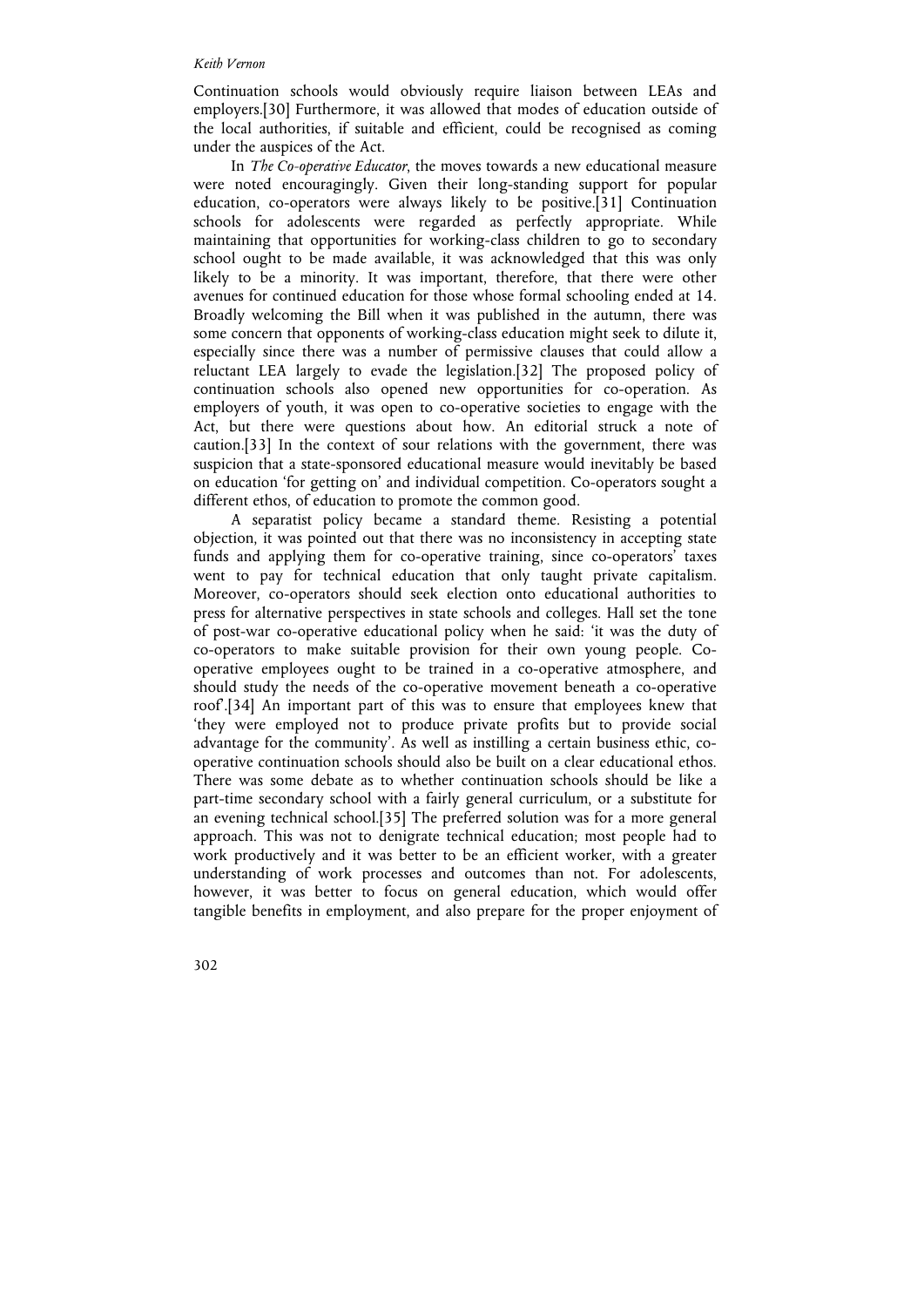leisure. The key principle should be 'education as a preparation for life, and not merely for livelihood'.[36]

Optimism and high ideals were punctured when the 1918 Education Act was seriously undermined by the swingeing cuts of Geddes' Axe. Somewhat ruefully, it was noted that the co-operative movement now had to fulfil its own much vaunted commitment to education and not rely on the state to do it for them, and it did.[37] Through the inter-war period, there was a tremendous expansion of co-operative education.[38] Led by Hall, a hugely ambitious programme of classes was maintained with elaborately detailed and progressively structured syllabuses, new textbooks and rigorous examinations. For the most part, this was achieved within the movement. Junior classes in cooperation were run by local societies; adult classes in social subjects were operated through a mixture of local classes, weekend and summer schools and correspondence courses. The most impressive expansion was in employee education, again through a mixed economy of tuition, aided by itinerant lecturers in more specialised areas. It was claimed that a structured programme existed that could take a junior employee through to an honours level of management. Few made it, but it was not an idle boast.

Despite the emasculation of the 1918 Act, some continuation schools did survive, and whatever the stated scepticism of the co-operative movement, numerous local societies forged close links with LEAs to offer part-time education for their junior employees. One such example was the Peter Street Day Continuation School in Manchester, which catered for large numbers from across the area, including co-operative employees.[39] Indeed, Hall and his colleagues had been somewhat relieved to pass over this work as they had begun by doing it themselves, but were soon overwhelmed by the scale of interest. At the Peter Street School, the Manchester Education Committee provided the teaching staff, buildings and equipment, while co-operative societies allowed time off for pupils, paid their travelling expenses, and offered part-time teachers for classes in co-operative management and economics. At best, there was close liaison between the school and co-operative societies, with regular reports of progress, and action if there were any problems. Some societies based promotion on how well their employees performed in the school. The curriculum catered for co-operative subjects, and prepared pupils for co-operative examinations, among other qualifications. For the most part, however, the timetable was a general and commercial one, with time devoted to English, arithmetic and physical training, as well as bookkeeping and management. Through the inter-war period, the trend was towards increasing liaison between societies and LEAs, similar to that in Manchester. By the mid-1930s, the Co-operative Educational Committee decided that this was the policy to pursue.[40] Demand for vocational training was out-stripping the capacity of the movement to supply it. Close and productive relationships had been forged in many areas, with LEAs prepared to organise classes on the syllabuses issued by the Co-operative Union, and there seemed no reason not to promote this as the normal process.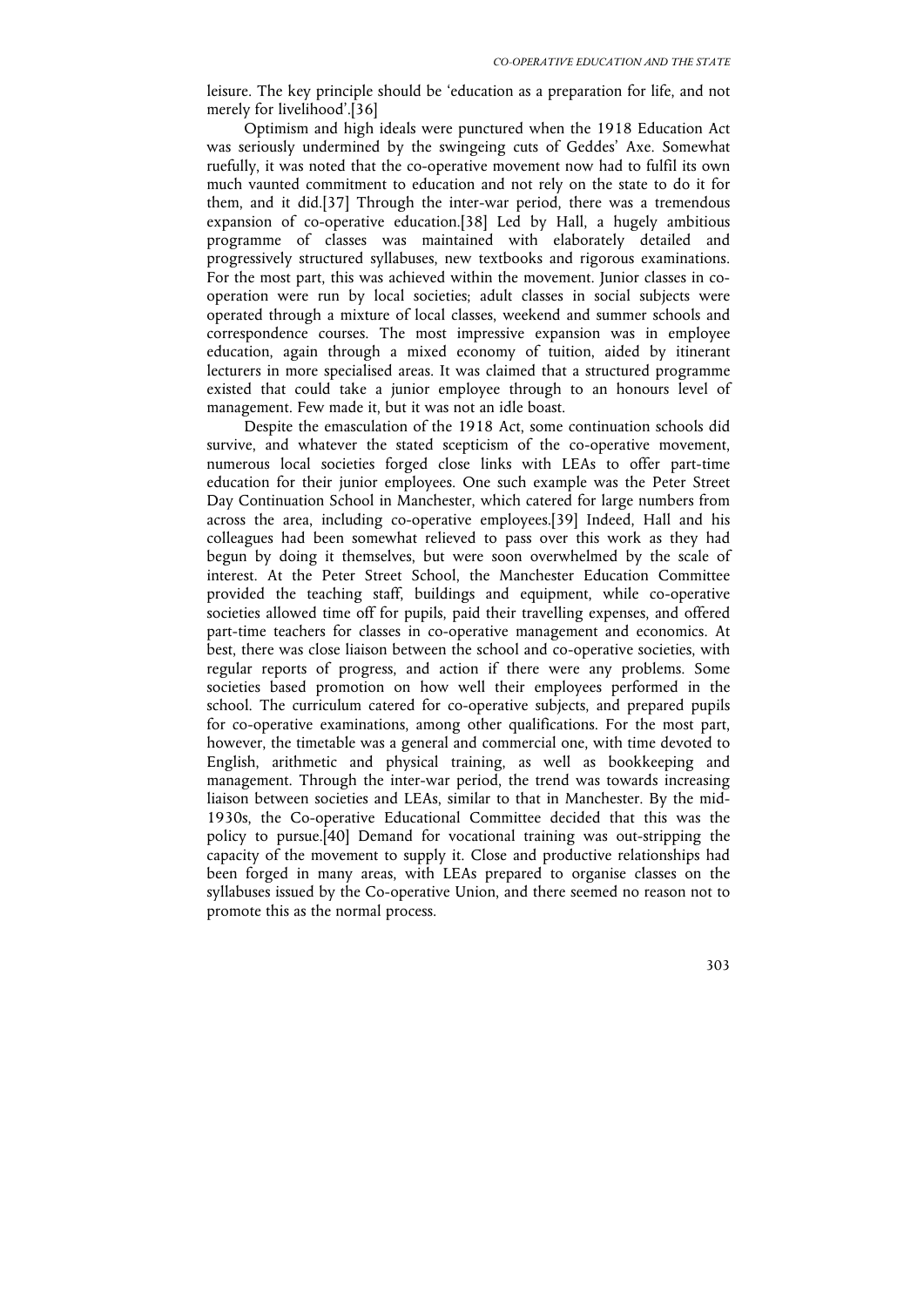## **Conclusions**

By the late nineteenth century, for the most part, the co-operative movement believed that education ought to be provided by the state; educating the people was a national responsibility. When this responsibility was not being met, as in the early Victorian period, co-operators took up the need to educate themselves to the best of their abilities. As the state increasingly provided education for the masses, however, local societies readily left the field. That they did indicates a recognition that the need was being met and there was no real need for cooperators to duplicate what was already being provided, and on a more extensive scale, elsewhere. Still, it must have been brave and difficult for Rae to argue that the long-cherished institutions of libraries and reading rooms, with the considerable commitment and financial outlay that they entailed, ought to be handed over to local authorities. That he could do so, suggests strongly that he thought local state authorities were worthy recipients of such largesse. Although there were examples where local government bodies were antagonistic to co-operative societies, there are plenty of examples where relationships, especially with respect to education, seem to have been cordial. Co-operators were particularly impressed with the democratic control of education enshrined in the School Boards and the accessible and the highquality schools they provided.

Nevertheless, co-operators were not about to abandon their commitment to education altogether. There were principles and an ethos, to which the state did not subscribe, that needed to be nurtured and transmitted within the movement. From the end of the nineteenth century, a huge effort went into classes for teaching the history, theory and principles of co-operation, and the social and economic study of industrial society that under-pinned the formation of co-operative character and citizenship. When relationships between cooperation and the state reached a particular low during the First World War, a sceptical attitude initially informed co-operative policy on continuation schools, although in practice, good relationships with LEAs allowed for a genuinely cooperative venture to take place in most places. Eventually, this was recognised as the appropriate policy. Junior classes in co-operation, however, continued to be delivered within the movement.

Arguably, the developments of the last decade or so can be seen as part of a long-established cycle of relationships between the co-operative movement and the state.[41] Changes in state legislation and regulations have made an educational space that the movement can occupy. At the same time, the principles on which the changes have been made are deeply suspicious to cooperators. It is thus a positive duty, as well as an opportunity, for the cooperative movement to enter the field. Certainly, to extend the principles of cooperation, but also to uphold the wider principles of democratic control of education, open accessibility, and strong community relationships.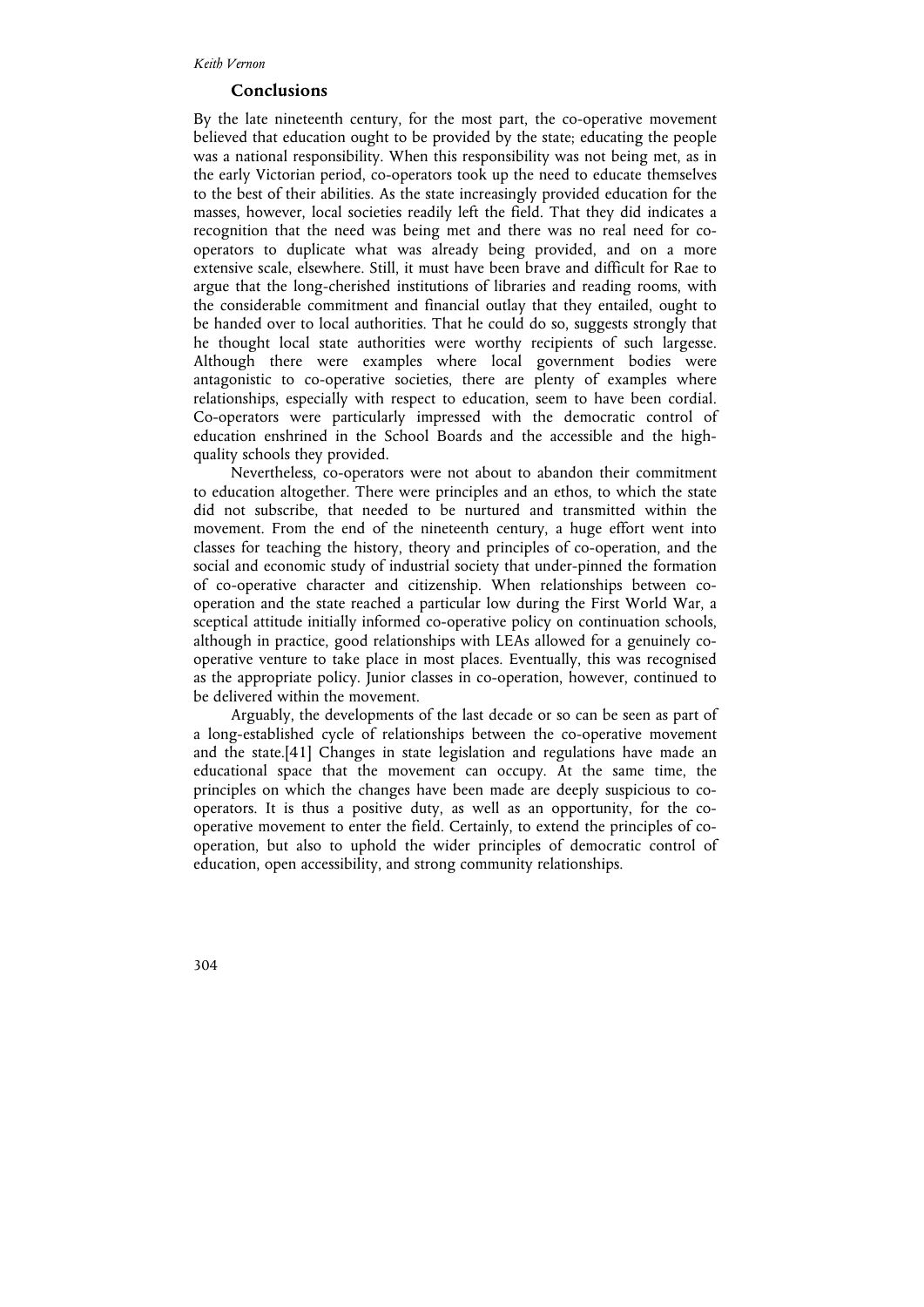## **Notes**

- [1] T. Woodin (2012) Co-operative Schools: building communities in the 21st century, *FORUM*, 54, 327-341. *www.co-op.ac.uk/schools-and-young-people* (accessed March 17, 2013).
- [2] G.D.H. Cole (1947) *A Century of Co-operation*. Manchester: Co-operative Union; P. Gurney (1996) *Co-operative Culture and the Politics of Consumption in England, 1870-1930*. Manchester: Manchester University Press; N. Robertson (2010) *The Co-operative Movement and Communities in Britain, 1914-1960. Minding Their Own Business*. Farnham: Ashgate; T. Woodin (2011) Co-operative Education in Britain during the Nineteenth and Early Twentieth Centuries: context, identity and learning, in A. Webster, L. Shaw, J.K. Walton, A. Brown & D. Stewart (Eds) *The Hidden Alternative. Co-operative Values, Past, Present and Future*, pp. 78-95. Manchester: Manchester University Press.
- [3] T. Woodin (2011) Co-operative Education in Britain during the Nineteenth and Early Twentieth Centuries: context, identity and learning,in A. Webster, L. Shaw, J.K. Walton, A. Brown & D. Stewart (Eds) *The Hidden Alternative. Cooperative Values, Past, Present and Future*. Manchester: Manchester University Press.
- [4] B. Simon (1960) *Studies in the History of Education, 1780-1870*. London: Lawrence & Wishart; H. Silver (1975) *English Education and the Radicals, 1780-1850*. London: RKP.
- [5] J.S. Hurt (1979) *Elementary Education and the Working Classes, 1860-1918*. London: RKP.
- [6] M. Vlaeminke (2000) *The English Higher Grade Schools. A Lost Opportunity*. London: Woburn.
- [7] J.F.C. Harrison (1961) *Learning and Living 1790-1960. A Study in the History of the English Adult Education Movement*. London: RKP; T. Kelly (1992) *A History of Adult Education in Great Britain*. 3rd edn. Liverpool: Liverpool University Press.
- [8] Report of Special Committee on Education, *Co-operative Congress 1898*. Manchester: Co-operative Union. [Held at the National Co-operative Archive, Manchester.]
- [9] Report of Special Committee, *Co-operative Congress 1898*, p. 12. Manchester: Cooperative Union.
- [10] Ibid.
- [11] H.J. Twigg (1924) *An Outline History of Co-operative Education*. Manchester: Cooperative Union.
- [12] J. Haslam (1907) *Eccles Provident Industrial Co-operative Society Limited. History of Fifty Years' Progress*. Eccles: Eccles Provident Industrial Co-operative Society.
- [13] T. Rigby (1905) *The Origin and the History of Co-operation in Bury, Written in Commemoration of the Jubilee of the Bury District Co-operative Society Ltd, 1855-1905*. Bury: Bury District Co-operative Society.
- [14] G.D.H. Cole (1947) *A Century of Co-operation*. Manchester: Co-operative Union.
- [15] N. Daglish (1996) *Education Policy-making in England and Wales. The Crucible Years, 1895-1911*. London: Woburn.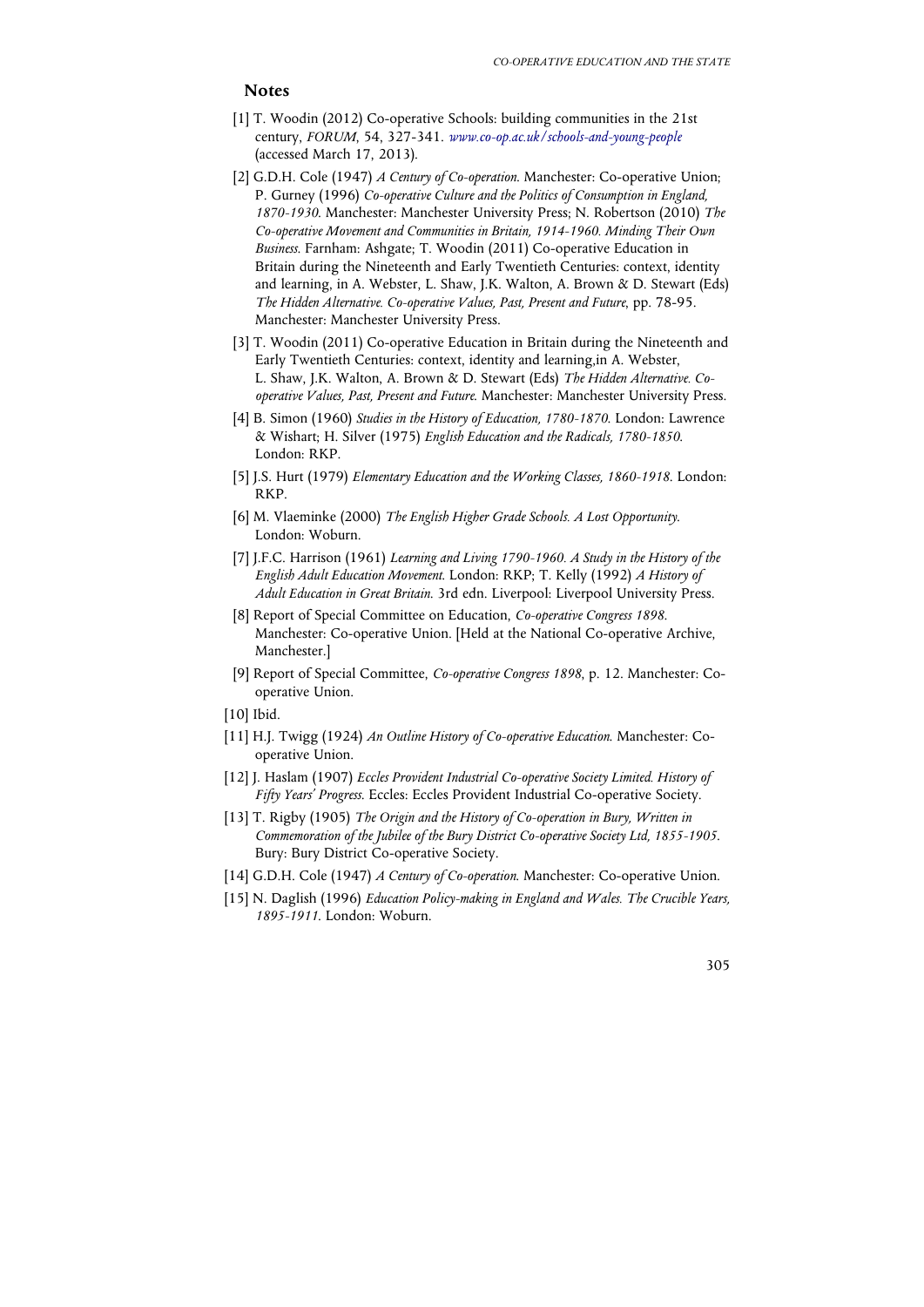- [16] T. Woodin & S. Wright (Eds) (2002) Special Issue, *History of Education Society Bulletin*, 70.
- [17] Report of the Joint Parliamentary Committee, *Co-operative Congress 1901*. Manchester: Co-operative Union.
- [18] Debate on the Education Bill, *Co-operative Congress 1901*. Manchester: Cooperative Union.
- [19] Report of the Joint Parliamentary Committee, *Co-operative Congress, 1902*. Manchester: Co-operative Union.
- [20] Discussion on the Education Question, *Co-operative Congress, 1902*. Manchester: Co-operative Union.
- [21] Ibid., p. 150.
- [22] W. R. Rae (1904) How Best can Co-operative Societies Utilise Their Educational Funds in View of the Educational Facilities Now Provided by Municipal and Local Authorities, in *Co-operative Congress 1904*. Manchester: Cooperative Union.
- [23] Ibid., p. 386.
- [24] Ibid., p. 381.
- [25] J. Everitt (1999) Co-operative Society Libraries, *Library History*, 15, 33-40.
- [26] P. Maguire (1988) Co-operation and Crisis: government, co-operation and politics, 1917-22, in S. Yeo (Ed.) *New Views of Co-operation*, pp. 187-206. London: Routledge.
- [27] F. Hall (1917) *The Extended Programme of Co-operative Education*. Manchester: Cooperative Union.
- [28] Ibid., p. 4.
- [29] D.W. Dean (1970) 'H.A.L. Fisher, Reconstruction and the Development of the 1918 Education Act, *British Journal of Educational Studies*, 18, 259-276.
- [30] D.W. Thoms (1976) The Emergence and Failure of the Day Continuation School Experiment, *History of Education*, 4, 36-50.
- [31] *The Co-operative Educator* I (1917) Labour and Educational Reconstruction. April.
- [32] E.M. Bradley (1917) The New Education Bill, *The Co-operative Educator* I, October.
- [33] *The Co-operative Educator* II (1918) A New Purpose in Education, January.
- [34] T.W. Mercer (1920) Education at the Bristol Congress, *The Co-operative Educator* IV, July, pp. 62-63.
- [35] *The Co-operative Educator* IV (1920) Continuation Education, October.
- [36] Ibid., p. 82.
- [37] *The Co-operative Educator* V (1921) The Educational Outlook, January.
- [38] This is explored more fully in: K. Vernon (2011) Values and Vocation. Educating the Co-operative Workforce, in A. Webster, L. Shaw, J.K. Walton, A. Brown & D. Stewart (Eds) *The Hidden Alternative. Co-operative Values, Past, Present and Future*. Manchester: Manchester University Press.